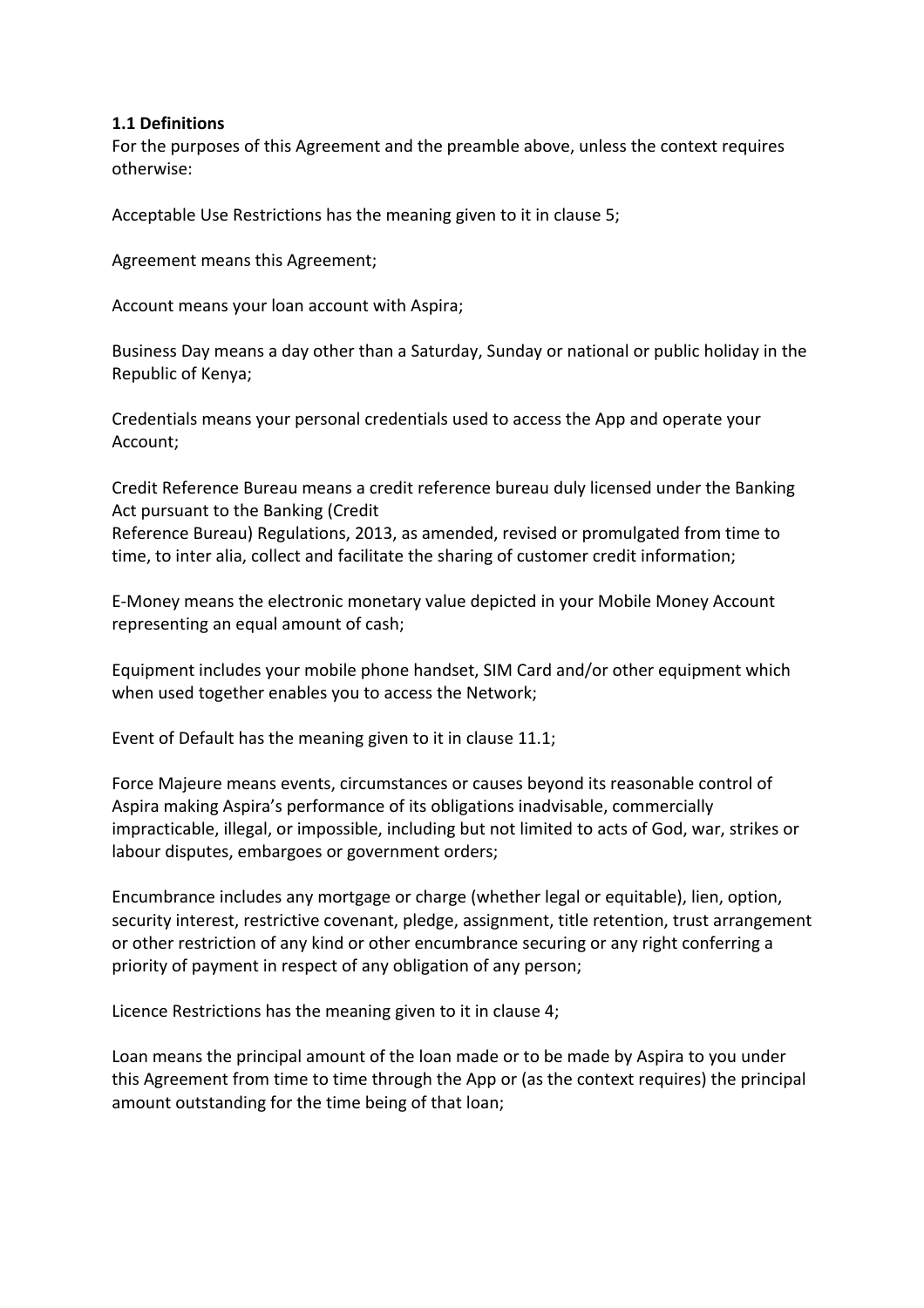Mobile Money Account means your mobile money store of value, being the record maintained by Mobile Money Providers in Kenya of the amount of E-Money from time to time held by you in the Mobile Money Provider's System;

Mobile Money means the money transfer and payments service operated by the Mobile Money Providers in Kenya;

Mobile Network Operator means a mobile network operator in Kenya registered with the Communications Authority of Kenya;

Mobile Money Provider means a Mobile Network Operator that has been duly authorized by the Central Bank of Kenya under applicable law to offer Mobile Money Services in Kenya;

Mobile Money Service means the money transfer and payments service provided by the Mobile Money Providers through the Mobile Money System;

Mobile Money System means the system operated by the Mobile Money Providers in Kenya for the provision of the Mobile Money Service;

Network means a mobile cellular network operated by a Mobile Network Operator; Privacy Policy means the Aspira privacy policy that sets out the basis on which any personal data we collect from you, or that you provide to us, will be processed by us;

Request means a request or instruction received by Aspira from you or purportedly from you through the Network and the System and upon which Aspira is authorised to act;

Services shall include any form of financial services or products that Aspira may offer you pursuant to this Agreement and as you may from time to time subscribe to and "Service" shall be construed accordingly;

SIM Card means the subscriber identity module which when used with the appropriate mobile phone handset enables you to access the Network and to use the Mobile Money Account;

SMS means a short message service consisting of a text message transmitted from your mobile phone to another;

System means Aspira's electronic communications software enabling you to communicate with Aspira for purposes of the Services. The System and the Services will for the purpose of this Agreement be accessed through a Mobile Network Operator's System;

Technology has the meaning given to it in clause 3.1.4; and

Transaction Fees includes any fees and charges payable for the use of the Services as published by Aspira on Aspiras website or by such other means as Aspira shall in its sole discretion determine. Transaction Fees are subject to change at any time at Aspira's sole discretion.